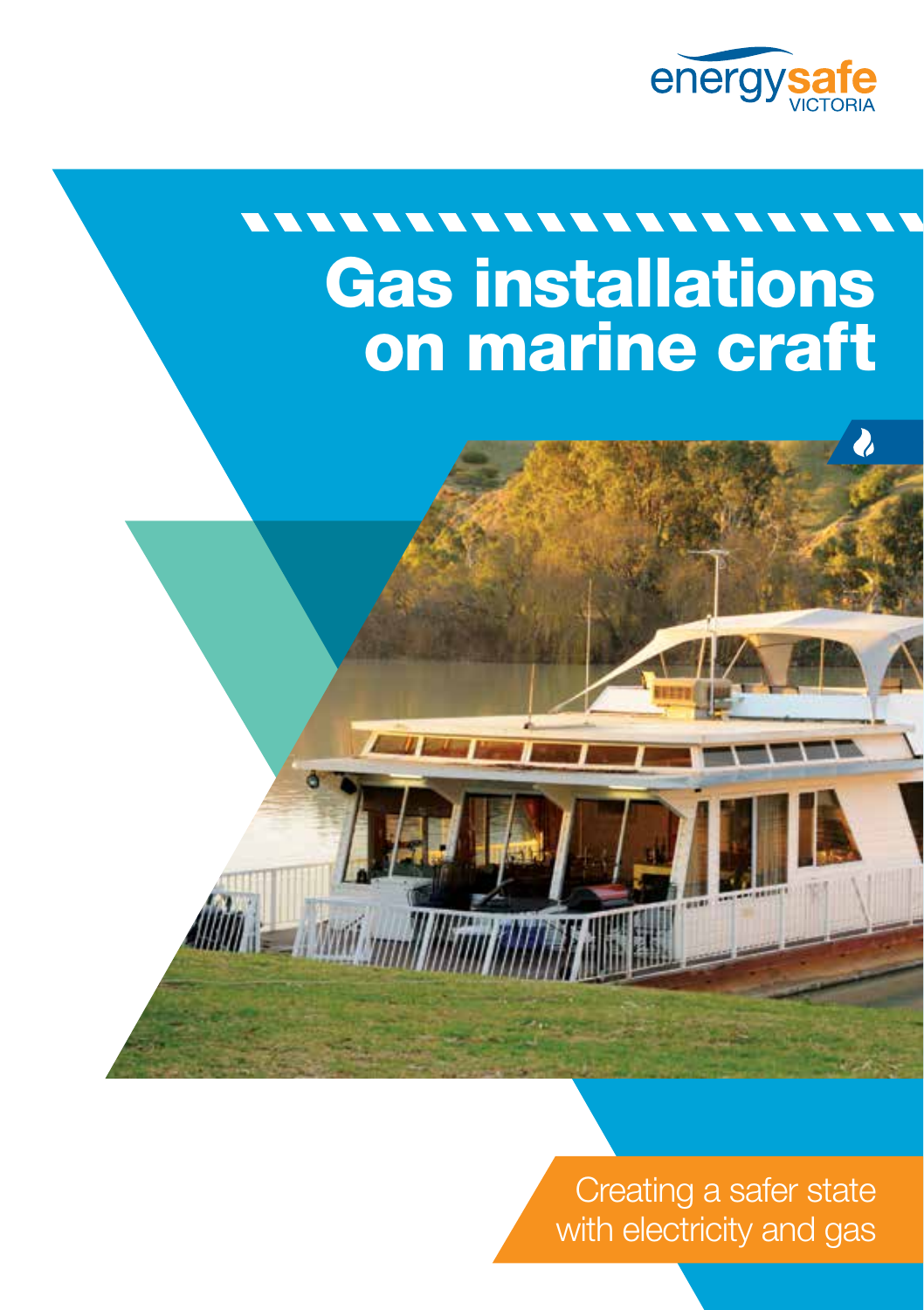# Table of contents

### Purpose

- Australian Standards
- LP Gas cylinders
- Cylinders
- Installation
- Multi-cylinder installations
- Cylinder orientation and restraint
- Corrosion protection
- Cylinder overheating
- In-situ fill cylinders
- 4 Cylinder compartments and gas lockers
- Regulators
- Piping in boats
- Installation
- Pipe supports and fixings
- Hose assemblies
- Shut-off valves
- Cylinder connections
- Quick-connect devices
- Appliances
- Requirements
- Cooking appliances
- Space heaters
- Refrigerators
- Instantaneous water heaters
- Spa pool water heaters
- Commercial catering equipment

#### Ventilation

- Openings
- Ventilation systems
- Gas detection
- Flueing
- Clearances
- Flue terminals
- Terminal location
- Termination under a covered area
- Proprietary flueing systems
- Testing and commissioning
- Gas tightness
- Commissioning of appliance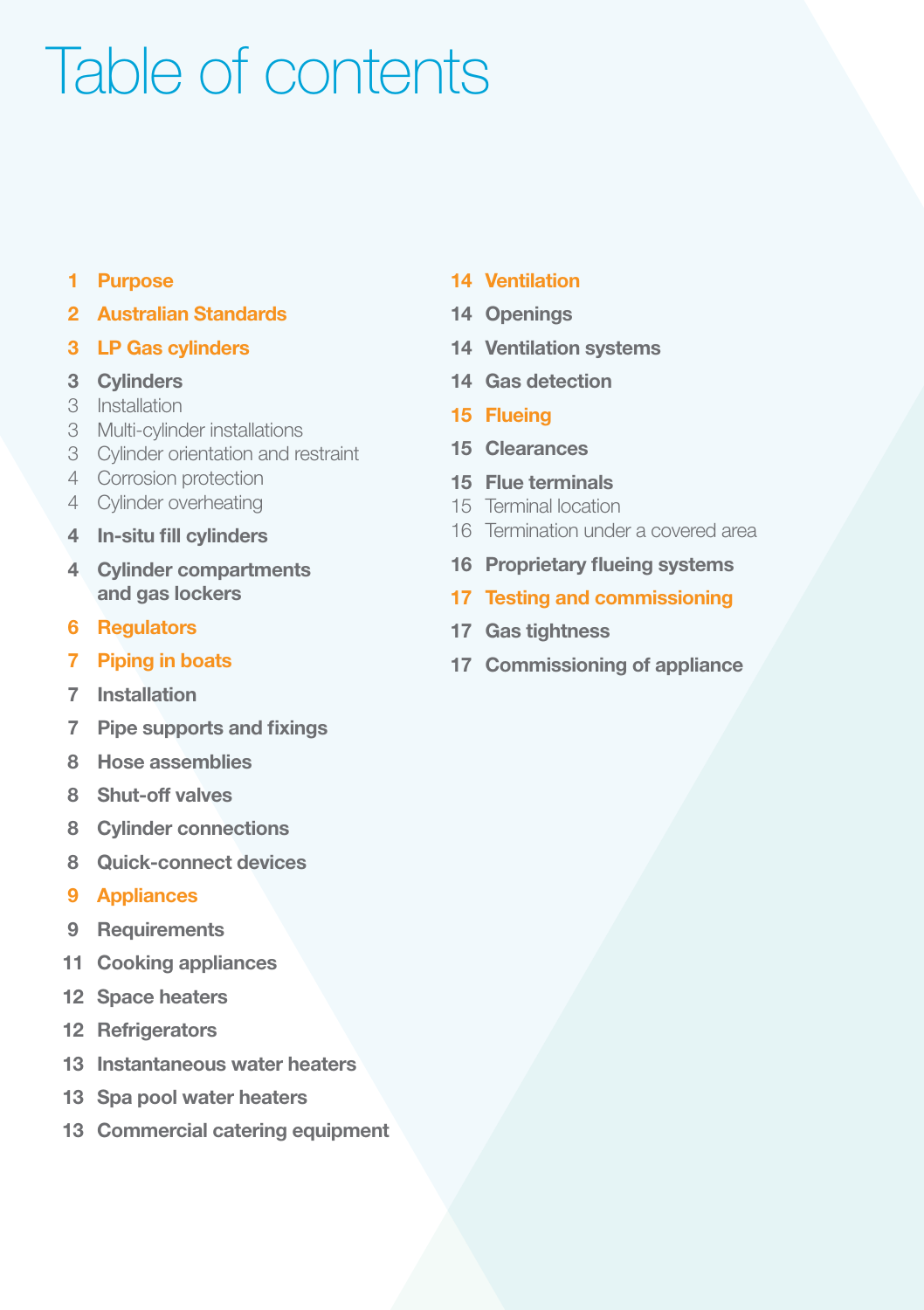# Purpose

This document is concerned with the installation and inspection of gas appliances and gas installations on marine craft. It is written in general terms and should be read in conjunction with the appropriate Australian Standards. Gas installations on marine craft are considered complex installations and therefore ESV must be notified of gasfitting work with the submission of a gas application form. The form can be found on the ESV website at **www.esv.vic.gov.au.**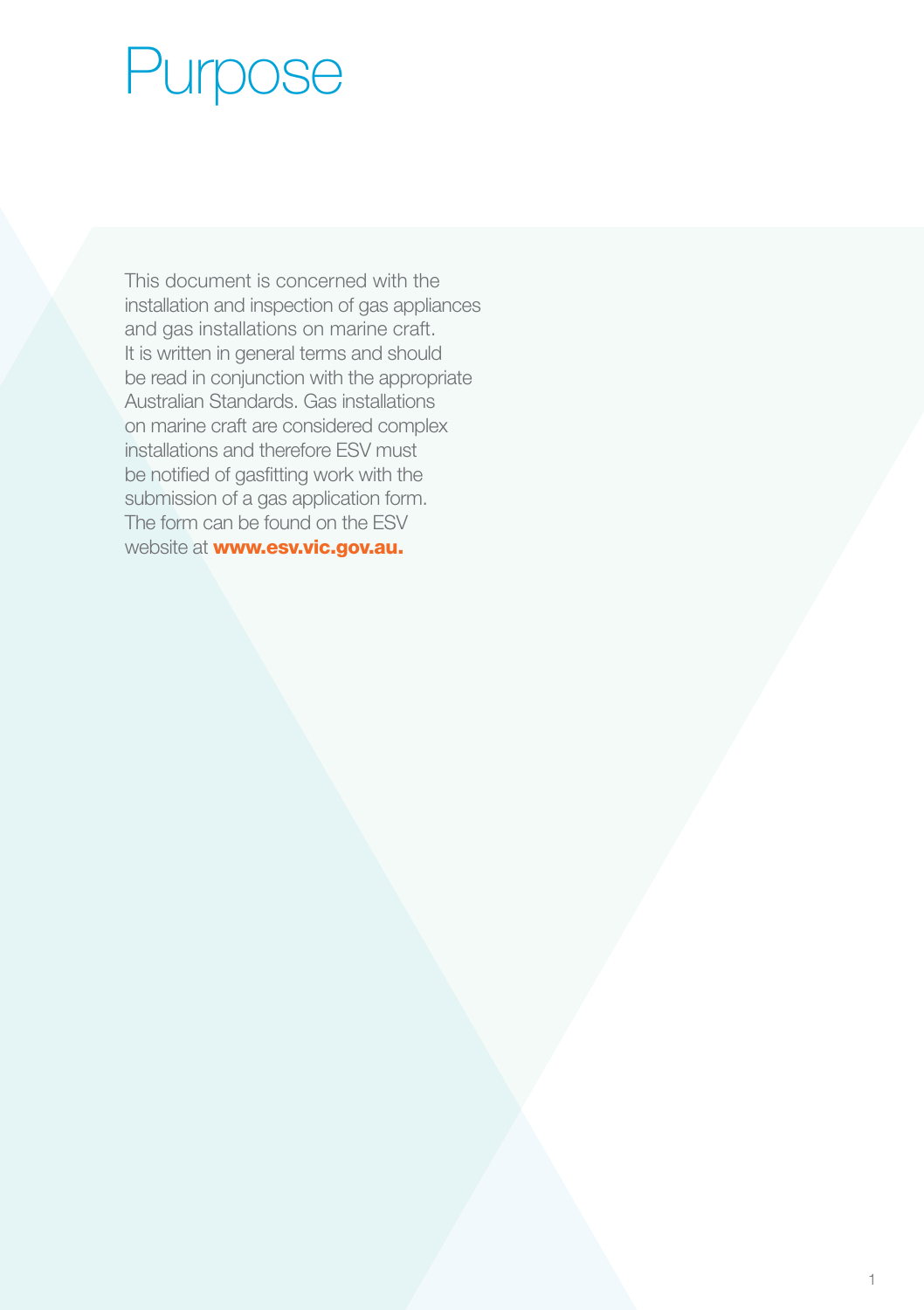# Australian Standards

Standards applied in this document include:

- ° Australian and New Zealand Standard AS/NZS 5601.2: 2013 *LP Gas installations in caravans and boats for non-propulsive purposes.* This Standard provides the mandatory requirements and means of compliance for the design, installation and commissioning of LP Gas installations in caravans and boats for non-propulsive purposes.
- ° Australian Standard AS 2030.1: 2009 *Gas cylinders—General requirements.*  This Standard covers the design, verification and manufacture of gas cylinders for the storage and transport of compressed gas.

These Standards provide greater detail and specific information for marine craft gasfitting.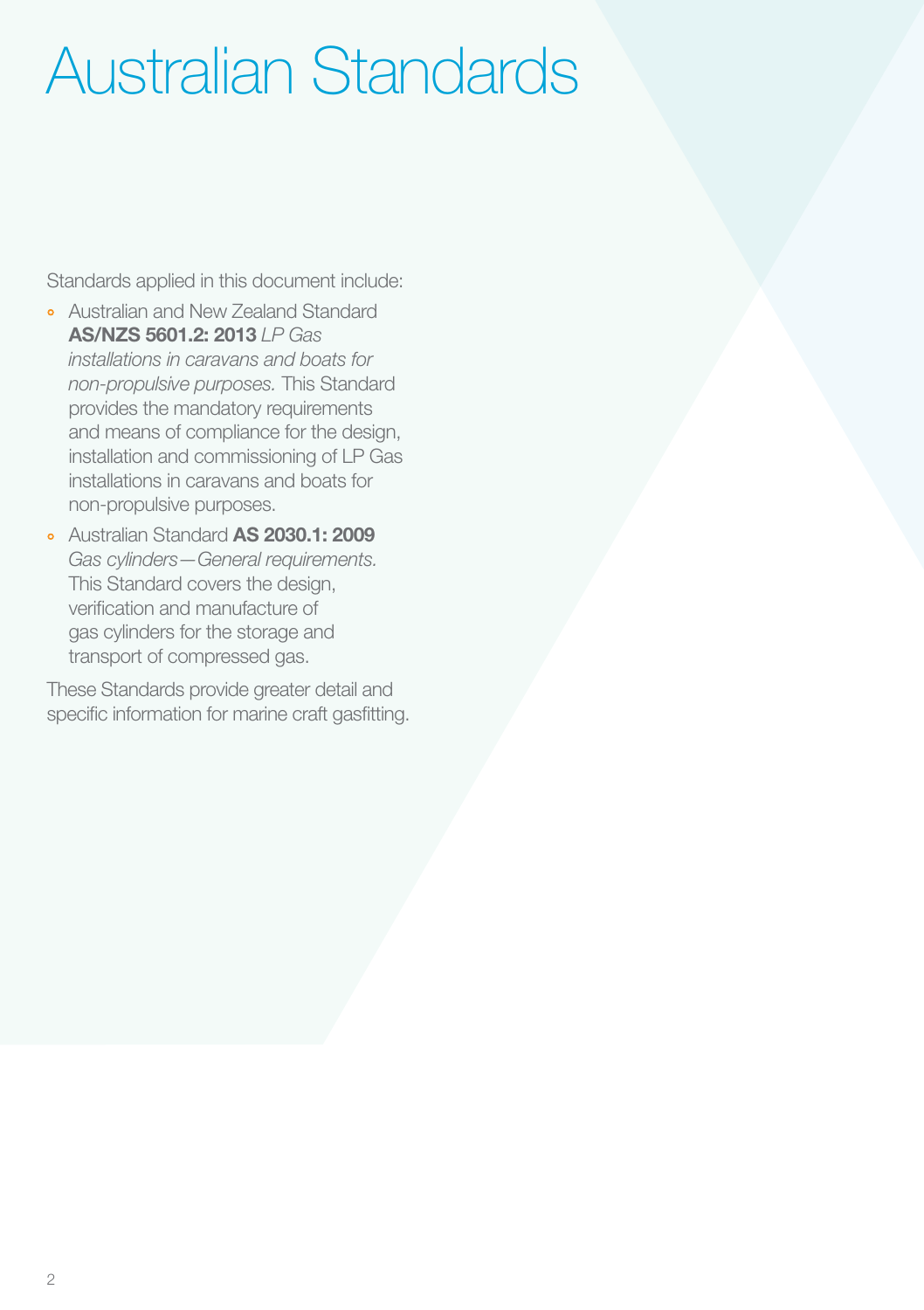# LP Gas cylinders

# **Cylinders**

### Installation

LP Gas cylinders and all high pressure piping on boats must be protected from impact damage to minimise the risk of LP Gas entering the interior of the boat. It is best to install LP Gas cylinders in a cylinder compartment or LP Gas locker; the design and construction of which must comply with the requirements of AS/NZS 5601.2: 2013.

LP Gas cylinders may be installed externally, on the upper deck or cabin top of a boat, but must not be within 1m of an opening into the boat, or cause a hindrance to movement on board the boat. Clearances around cylinders are to comply with AS/NZS 5601.2: 2013.

### Multi-cylinder installations

In multi-cylinder installations, service and reserve cylinders should be connected with a common manifold, fitted with non-return valves or changeover valves. This allows one cylinder to be removed without shutting down the gas system. Suitably rated solenoid valves may be used.

### Cylinder orientation and restraint

Always install cylinders in an upright position, unless they are specifically designed for horizontal installation with vapour withdrawal.

Cylinders should not be able to move about. Restrain and restrict their movement, but do not allow the restraint to cause undue stress on the cylinder. Store and restrain unconnected or spare cylinders in the same way as connected cylinders.

Cylinders should not be allowed to:

- fall over
- fall upon one another
- be subjected to mechanical shock
- be unsecured during transport or use.

### ,,,,,,,,,,,,,,,,, Figure 1: Cylinder restraint

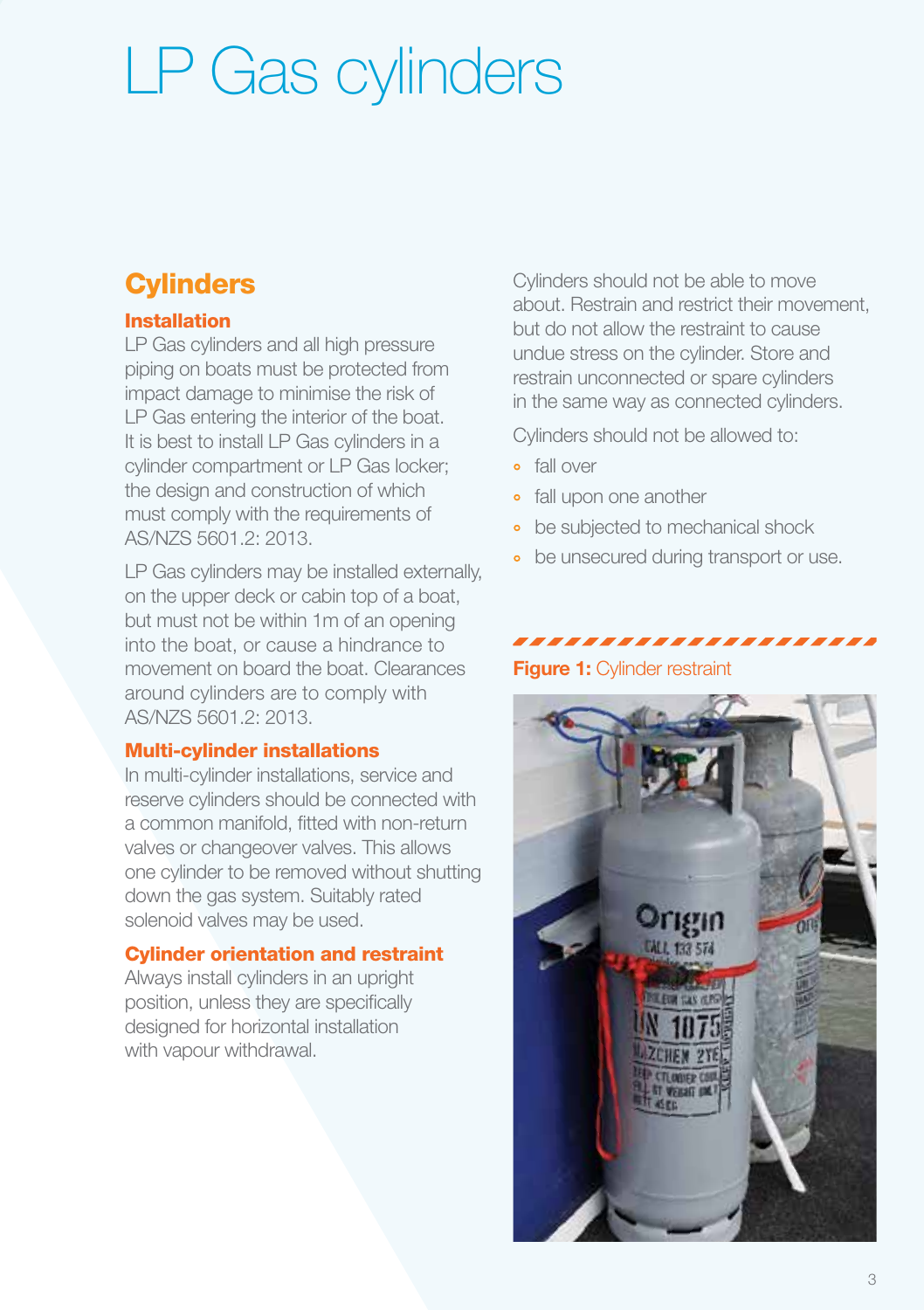#### Corrosion protection

Always protect cylinders from corrosion.

Keep cylinders and valves clean and do not allow them to come into contact with oil or grease. Cylinder corrosion issues are especially important for cylinders manufactured from high strength steel as their relatively thin cylinder walls provide little corrosion allowance.

Corrosion may also occur between metal restraint straps and the cylinder. Avoid this sort of corrosion by placing a rubber strip or a similar material between the cylinder and the metal strap.

#### Cylinder overheating

There is a possibility that gas cylinders situated near a heat source, for example the engine exhaust outlet, may overheat and cause damage. Therefore cylinders should be kept at a safe distance from all heat sources.

If a gas cylinder is placed less than 200mm from a heat source, the cylinder needs to be protected with a heat shield placed at least 25mm from the shielded surface and from the heat source.

# In-situ fill cylinders

As a general rule, in-situ fill cylinders must not be installed in a boat. Refer to AS/NZS 5601.2: 2013 for exceptions.

The fill points of in-situ gas cylinders should only be accessible from the boat's exterior and the filling operation should be able to be supervised from the open deck of the boat.

Where a gas cylinder is installed internally, the cylinder and the attached components and fittings should be enclosed in a compartment. The service valve shall be readily accessible in all installation arrangements.

## Cylinder compartments and gas lockers

Cylinder compartments and gas lockers shall:

- a) be large enough to house the cylinders and their associated equipment
- b) allow the safe removal and reconnection of cylinders, including securing the cylinders
- c) have sufficient ventilation to prevent a build-up of LP Gas in case of a gas leak.

Refer to AS/NZS 5601.2: 2013 for a full description of the design and construction requirements for compartments and lockers.

Note: Internal access to a cylinder compartment for the removal or replacement of gas cylinders is allowable where an external access point would penetrate the bodywork and cause structural damage to the craft. No more than two 15kg cylinders shall be stored in the compartment and the bottom of the access door shall be no less than 100mm above the compartment floor.

Identify cylinder compartments or lockers with durable identification indicating the storage of LP Gas.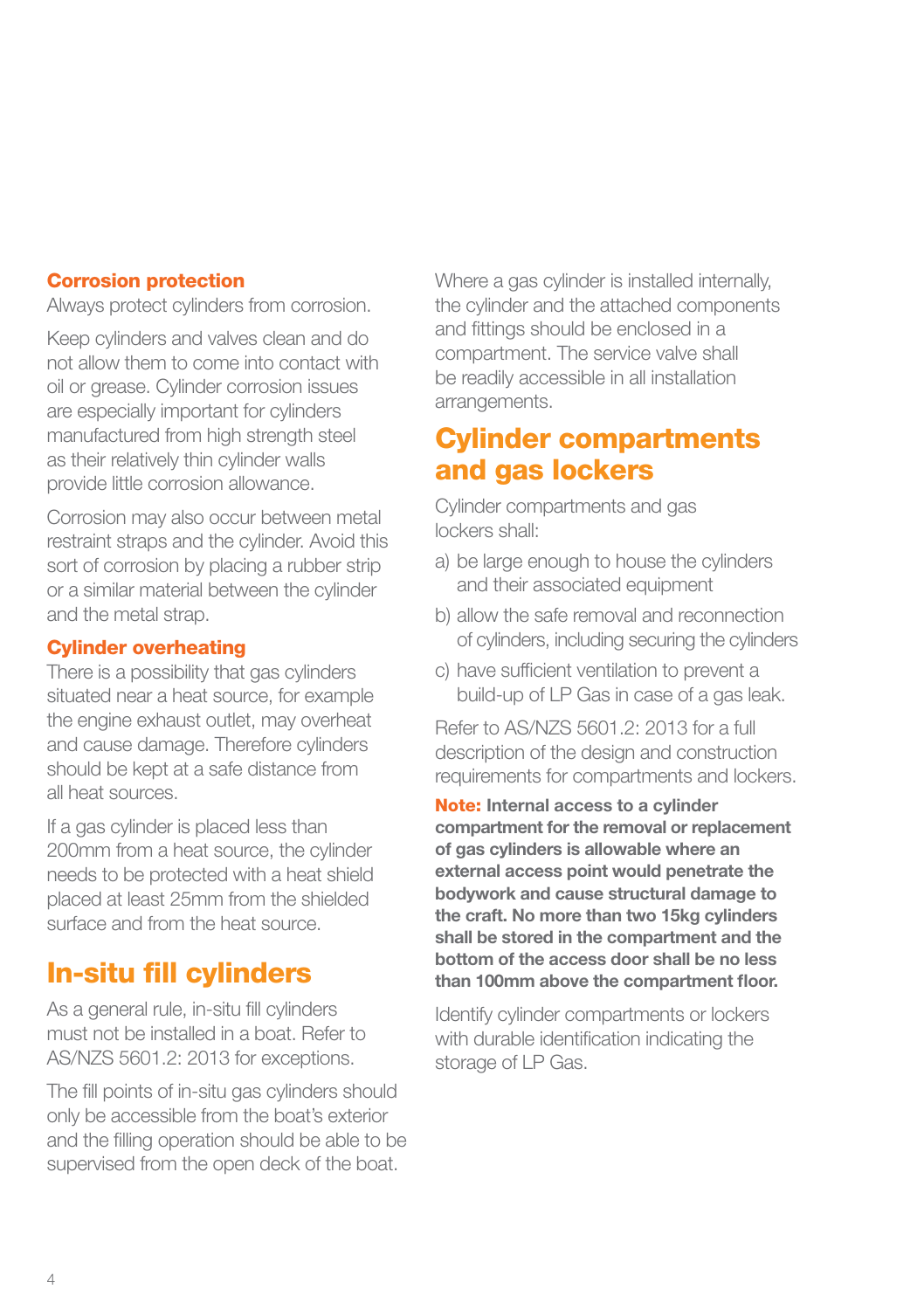# 

Figure 2, 3 and 4: LPG cylinder compartments and lockers







,,,,,,,,,,,,,,,,,,,,,, **Figure 5:** Label for cylinder compartment or LP Gas locker

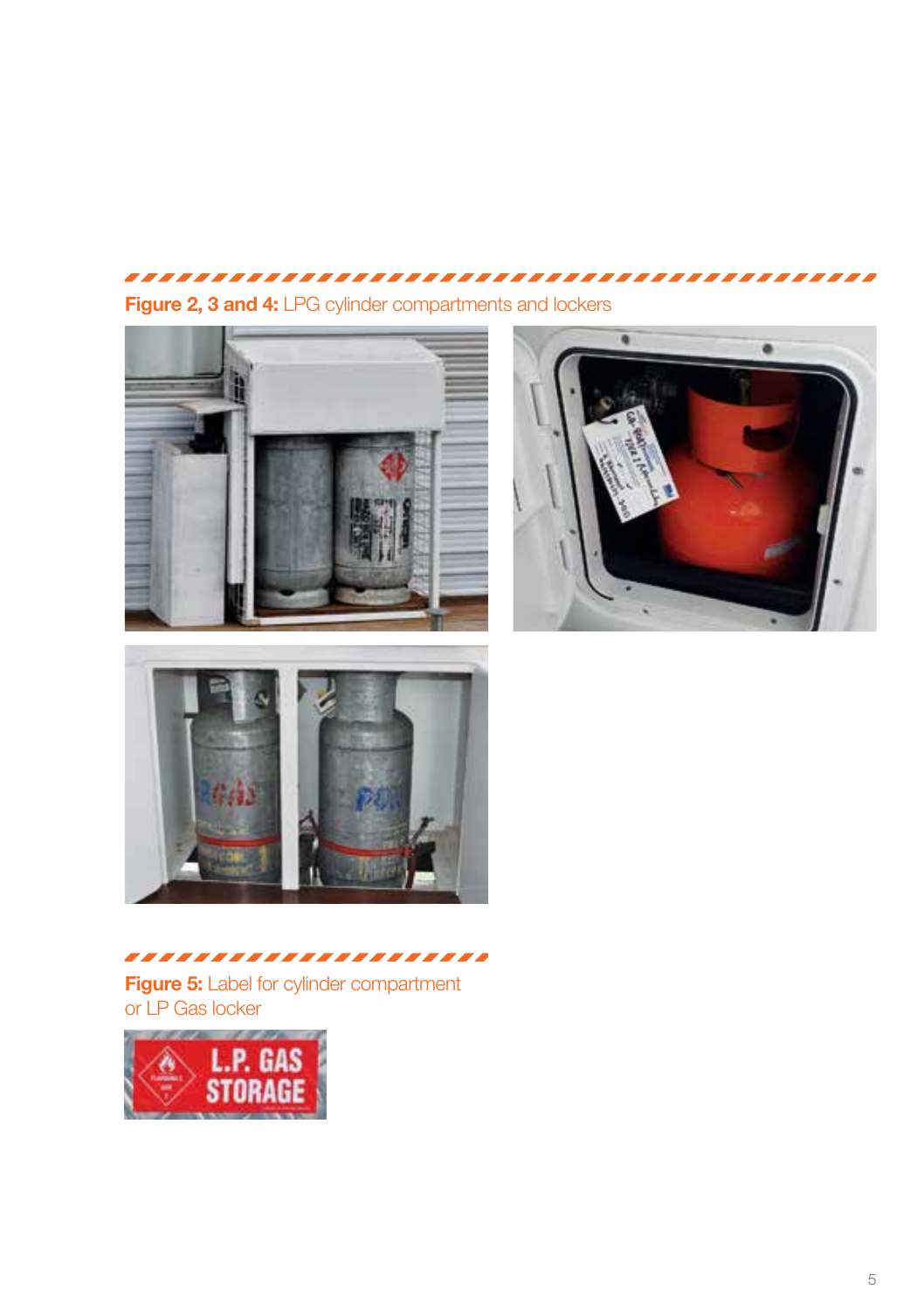# **Regulators**

Make sure all cylinder regulators are installed in a well-ventilated location and attached directly to the structure of the boat. Regulators must be located so the removal or replacement of gas cylinders is not obstructed and so liquid gas can drain back into the cylinder.

Externally fitted regulators must have the vent positioned in such a way as to avoid blockage by contaminants.

Set the regulator outlet pressure to 3.0 kPa with all gas appliances operating simultaneously. This will ensure sufficient supply pressure to each gas appliance.

Always use cylinder regulators with overpressure protection so downstream pressures will not exceed 14 kPa.

#### ,,,,,,,,,,,,,,,,,,,,,,

**Figure 6:** This is an example of a non-compliant installation. Liquid gas can not drain back into the cylinder due to the position of the gas pipes.

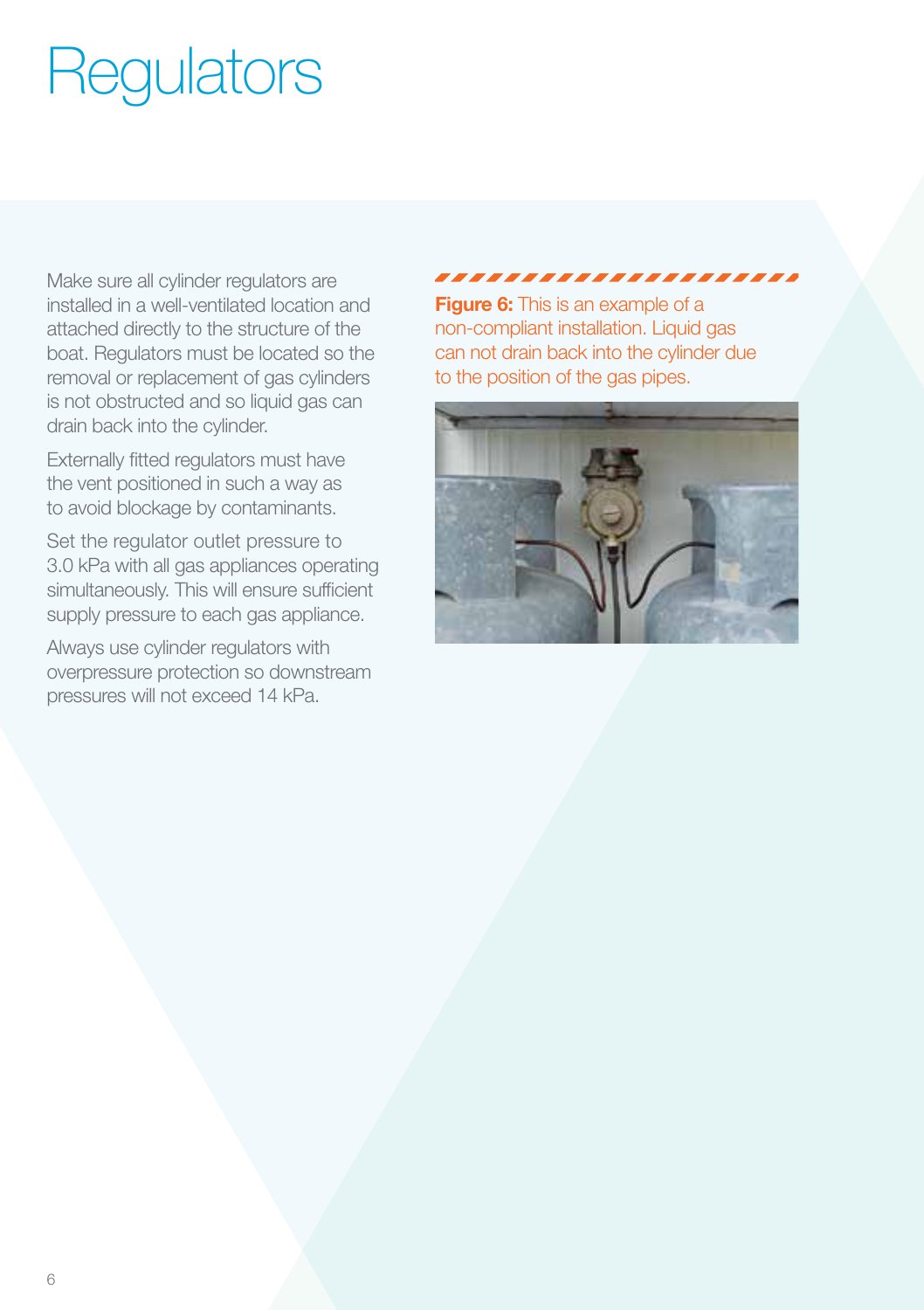# Piping in boats

Gas pipes in boats need to be of sufficient size so the operation of appliances won't be affected by a pressure drop in any pipe. Pipe material needs to be suitable for its intended purpose and free of defects and installed so that it won't be damaged.

Full details of the requirements for high and low pressure piping, and an explanation of suitable piping materials, is available in AS/NZS 5601.2: 2013.

# Installation

Ensure piping is firmly fastened, protected and that all unions and joints are accessible. Piping should be constructed from continuous lengths, from the regulator to branch points and from those points to the appliance. Piping shall be continuous when passing through an engine room or through sleeping accommodation.

Where piping passes through decks or bulkheads the penetration shall be vapour-proof.

- In summary piping shall be:
- a) secured against vibration
- b) protected where it passes through partitions or bulkheads
- c) sufficiently flexible to avoid excessive stresses resulting from movement of the boat
- d) at least 25mm from any electrical service
- e) protected against abrasion, kinking or permanent deformation.

Where rigid piping is installed it should be protected from direct contact with metallic parts of the structure and be at least 100mm from exposed live parts of electrical fittings.

Do not use jointing compounds to compensate for ill-fitting joints and do not apply to compression joints, union joints or POL fittings.

# Pipe supports and fixings

Support piping with prefabricated clips of either the same material as, or of a material compatible with, the pipe and fasten with nuts and bolts, rivets or screws.

Supports shall be provided within 150mm of every bend, elbow, tee or branch fitting, excluding loops, and elsewhere at spacings not greater than specified in AS/NZS 5601.2: 2013.

#### ,,,,,,,,,,,,,,,,,,,

**Figure 7:** Flexible hose assembly

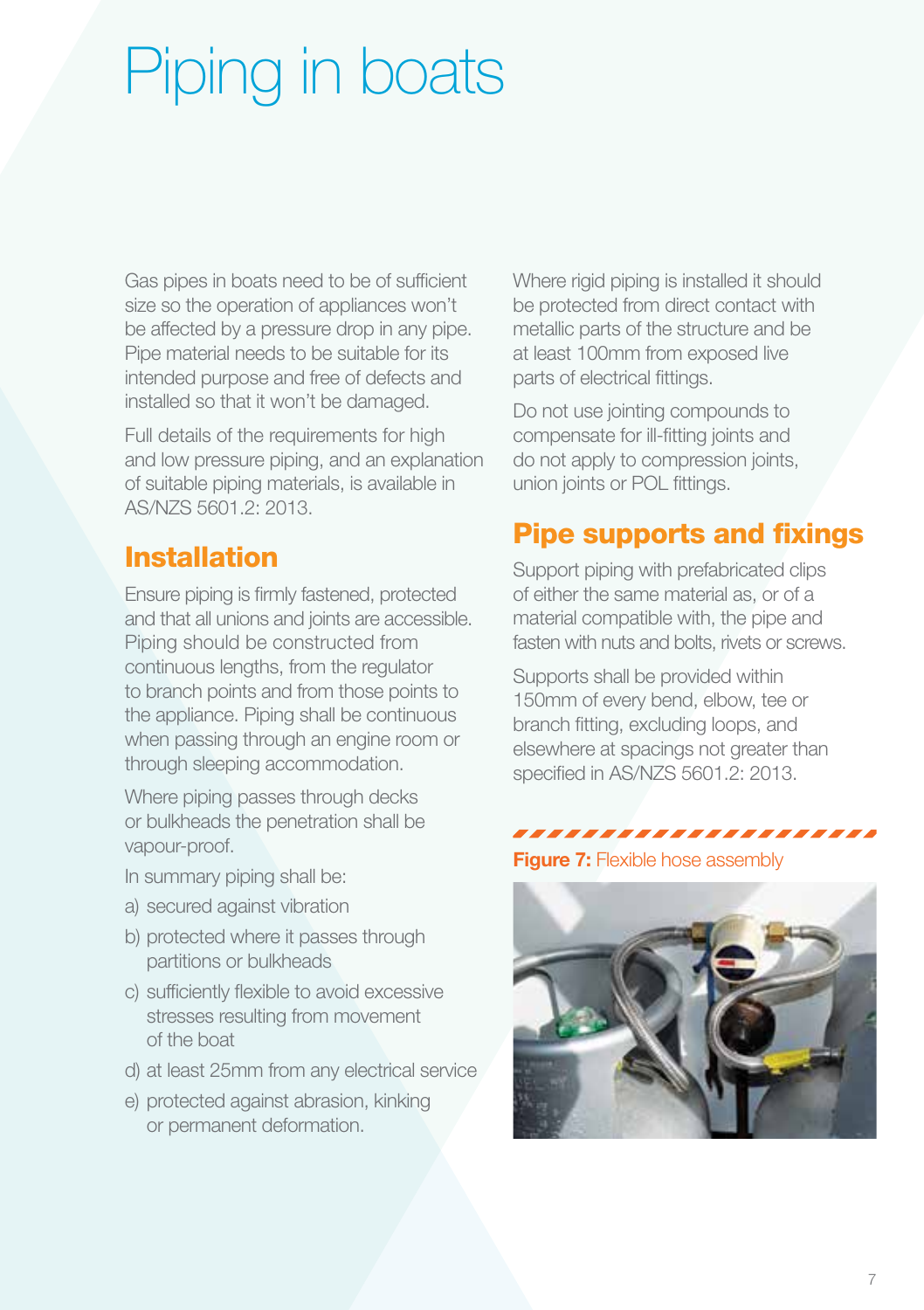## Hose assemblies

Hose assemblies should be continuous and as short as practicable.

They should only be used between the regulator and rigid piping or between rigid piping and the appliance. Where there is only one appliance involved, a flexible hose can be used between the regulator and the appliance.

Protect hose assemblies from exposure to ultraviolet light. They should be separated by at least 100mm from any part of an engine exhaust system and not subjected to temperatures above 65°C.

## Shut-off valves

Each appliance must have a readily accessible (i.e. without the use of a tool) shut-off valve installed (prior to the inlet connection). Valves shall be of a quarter turn type and clearly indicate whether the valve is open or closed. The purpose of the valve should be labelled.

## Cylinder connections

The high pressure piping between the cylinder and the regulator shall allow for vibration, either by including a suitable hose assembly between 500mm and 600mm long (with a nominal size of 6mm), or alternatively by providing loops or U-bends in the connecting piping.

## Quick-connect devices

Do not install quick-connect devices inside a boat.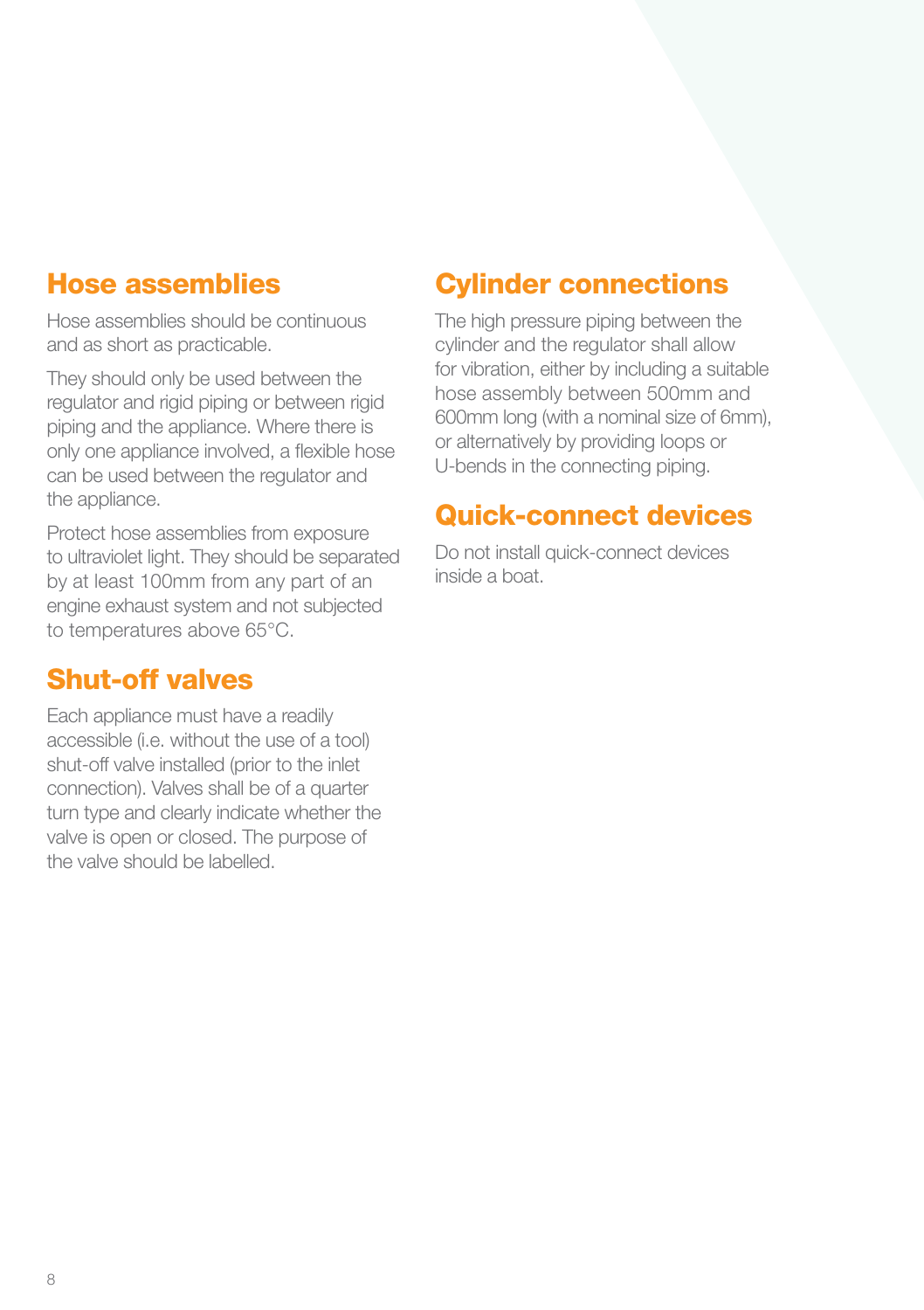# **Appliances**

# **Requirements**

Install all gas appliances in accordance with the manufacturer's instructions.

Always support and secure gas appliances to prevent stressing gas pipe connections and connected piping. The connection of a gas appliance shall not compromise the safety or effectiveness of any existing connected gas appliance. Ensure the structure is capable of supporting the weight of the gas appliance.

### Note: All gas appliance burners must be fitted with a flame safeguard system.

Always make sure the area in which you intend to install your gas appliance is free of flammable vapours and chemicals that may corrode the appliance prematurely.

Gas appliances that can be stowed away while still connected to a gas supply must have a means to stop gas flow in the stowed position.

Note: A cooking appliance installed beneath an aftermarket lid or cover is considered a stowed appliance.

,,,,,,,,,,,,,,,,,,,,,,

**Figure 8:** Stowed gas appliance



When installing the appliance locate it such that:

- a) it may be easily ignited
- b) maintenance and adjustments can be performed
- c) there is no hazard to the boat or its contents
- d) undue restriction to the movement of persons is avoided
- e) the risk of harm to persons is minimised
- f) risks associated with the storage, use or release of hazardous or flammable substances is minimised.

The electrical supply for gas appliances must have a means of isolation adjacent to the appliance and accessible with the appliance installed. For an appliance exposed to weather the electrical isolation shall be weatherproof or located away from the weather

Gas appliances fitted with a continuous source of ignition should not be installed within 1m of the fuel filler cap or fuel tank vent, except for boats fuelled by diesel.

Appliances with a continuously burning flame installed below the upper deck of a petrol-fuelled boat must be installed so the air intake to the flame is at least 600mm above the deck on which the appliance is installed. This precaution should be taken wherever there is a possibility of petrol fumes entering the appliance installation area.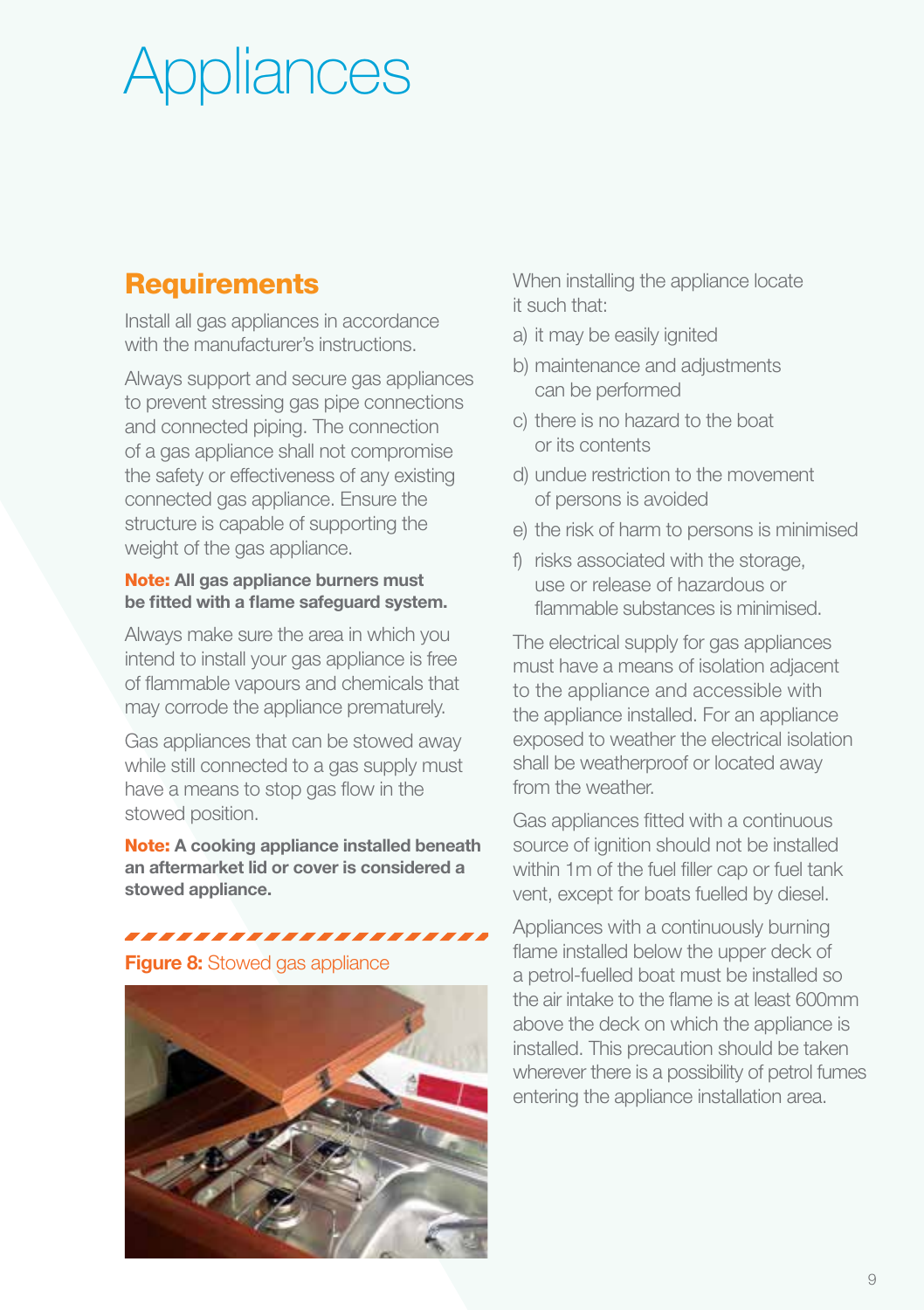# 





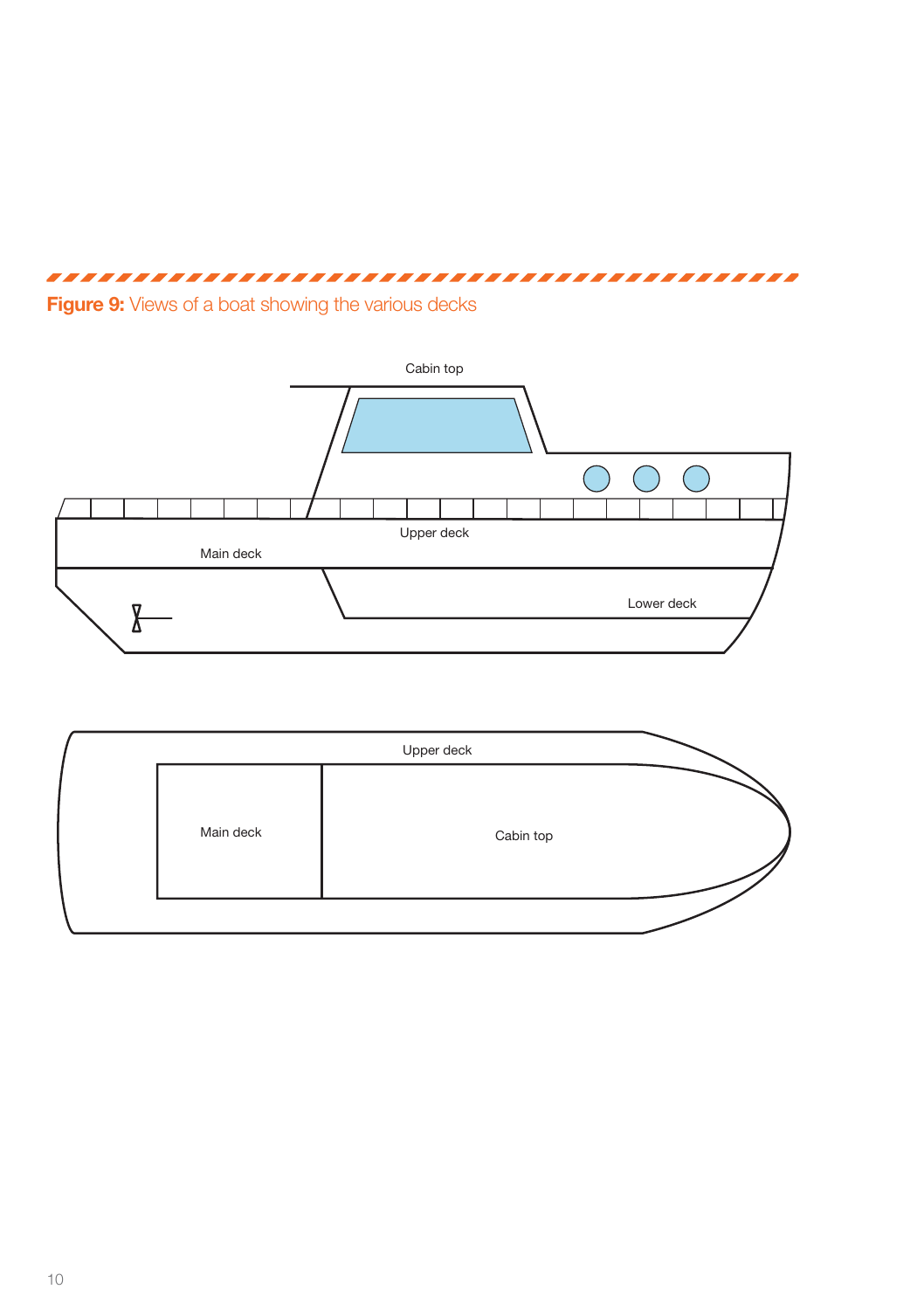# Cooking appliances

Gas cookers should be installed in accordance with the manufacturer's instructions. Refer to AS/NZS 5601.2: 2013 when installation instructions or clearances around gas cooking appliances are not specified.

Always install appliances in an accessible location, with sufficient clearances to allow access to, and removal of, all serviceable components.

Allow sufficient clearance from combustible materials so these surfaces do not exceed 65° C above ambient temperature during operation.

Where a gas cooker is installed on a shelf above a refrigerator the shelf must be sealed so that any leaking cooker gas can't be ignited by the refrigerator.

Gas cooking appliances must have a warning label attached advising users that the appliance should be ventilated when in use and not used for space heating.

If the gas cooking appliance is installed on a gimbal ensure:

- the gas connection is a flexible hose
- limit-stops are fitted to allow movement but minimise hose stresses
- ° clearances to combustible surfaces are maintained, otherwise a heat deflector will need to be fitted
- the appliance remains within the gimbal at all angles of tilt
- movement is prevented when the appliance is not in use.

## ,,,,,,,,,,,,,,,,,,,,,



### ,,,,,,,,,,,,,,,,,,,,,,

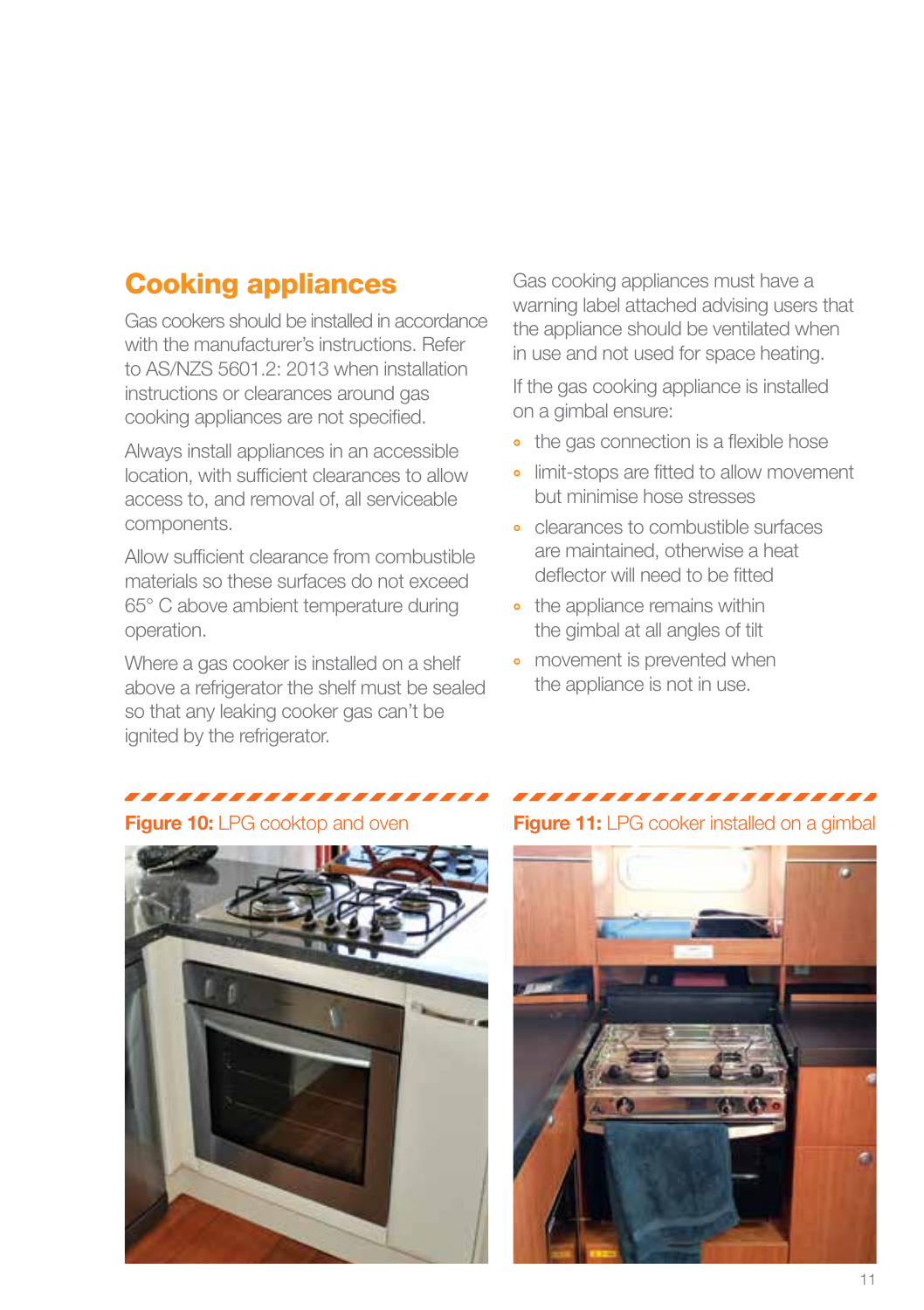## Space heaters

Permanently fitted space heaters on boats shall be of a room-sealed type.

# ,,,,,,,,,,,,,,,,,,,,,

Figure 12: Room-sealed space heater



### **Refrigerators**

Refrigerators should be installed in a sealed recess to stop combustion products from entering the living space. Flues can be inclusive of the venting system supplied by the manufacturer and they must flue to the outside.

A wall vent measuring a minimum free area of 500mm<sup>2</sup> shall be provided at the bottom level of the refrigerator compartment so that any leaked gas can escape to the outside.

,,,,,,,,,,,,,,,,,,,,,,

### Figure 13: LPG refrigerator installed in a recess

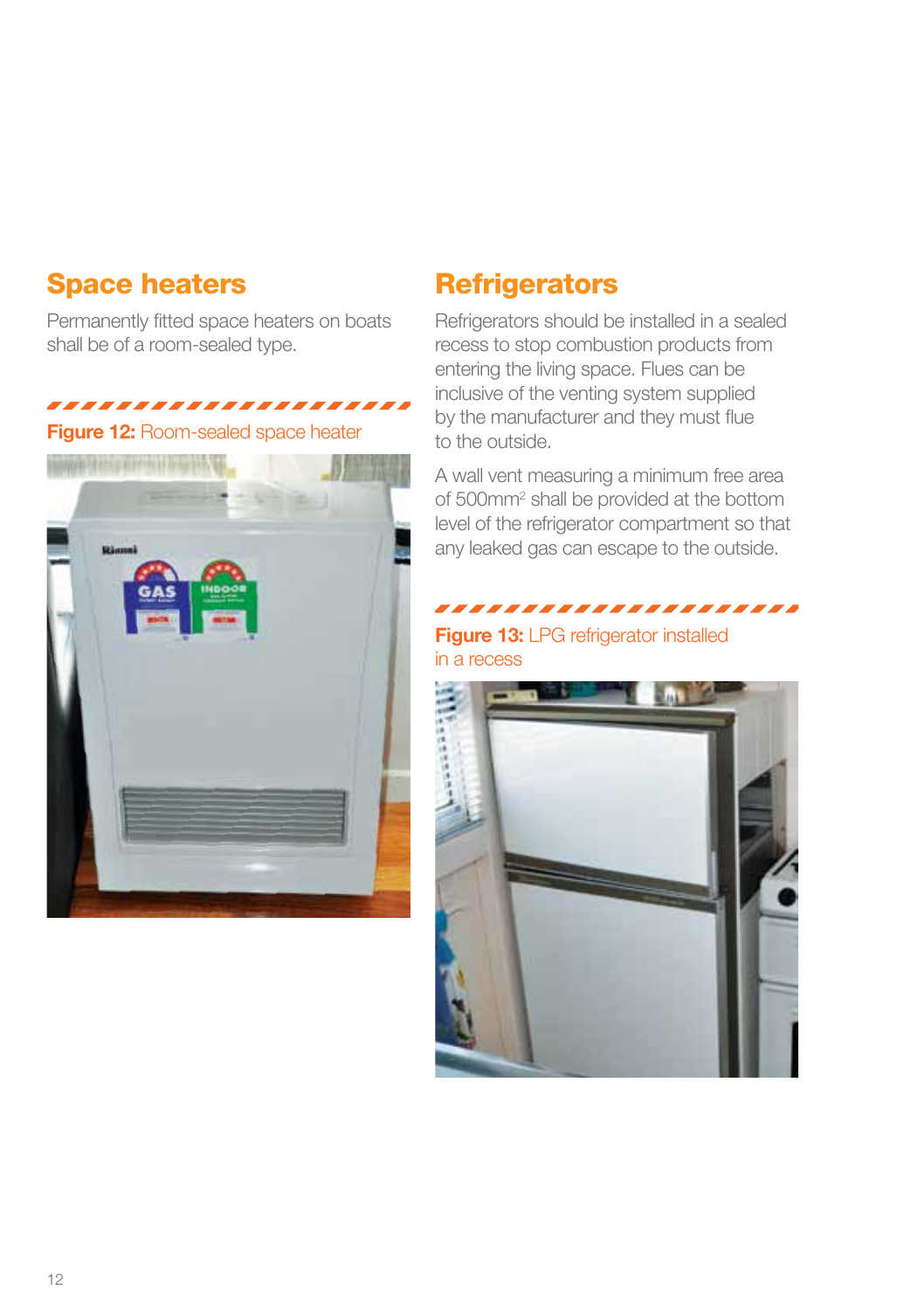## **Instantaneous** water heaters

Only install room-sealed type water heaters.

,,,,,,,,,,,,,,,,,,,,,, **Figure 14: Room-sealed instantaneous** 

water heater



# Spa pool water heaters

Pool heaters for boats have a number of specific requirements. They must be installed on a non-combustible base unless otherwise stated in the manufacturer's installation instructions. However, they must not be installed upstream of a filter or pump, downstream of an automatic chlorinator or in an area where pool chemicals or flammable materials are stored.

Where plastic pipes are used for water flow and water return, make sure you connect unlagged metallic water pipe (at least 1m in length) between the plastic pipes and the water heater unless otherwise stated by the heater manufacturer. This will prevent the plastic pipes being affected by residual heat when the pool heater is shut down.

Refer to AS/NZS 5601.2: 2013 for further information including the installation of valves in water flow pipes.

# Commercial catering equipment

Australian and New Zealand Standard AS/NZS 5601.2: 2013 does not apply to the installation of commercial catering equipment on boats.

In situations where commercial catering equipment may be installed on a boat refer to Standard AS/NZS 5601.1: 2013 *Gas installations* for installation requirements.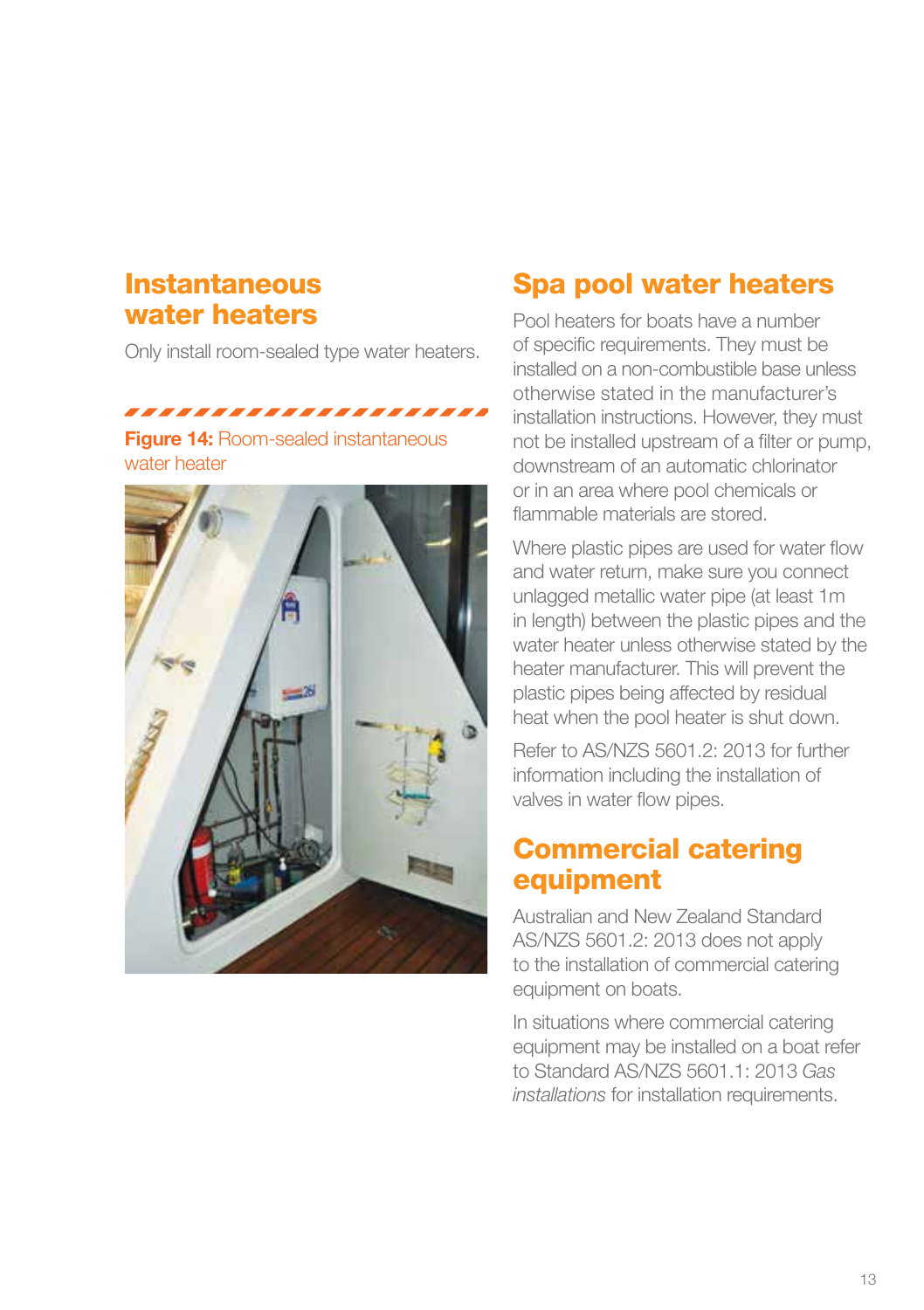# **Ventilation**

# **Openings**

Boats must have permanent ventilation, comprising at least two openings fitted at the deck head to the underside of the deck or at opposite ends or sides of the cabin. Refer to AS/NZS 5601.2: 2013 for calculating ventilation requirements.

Note: Boat compartments must be adequately ventilated to stop excessive condensation, a build-up of combustion products or other toxic conditions.

Where permanent ventilation cannot be maintained, a carbon monoxide detector with an audible alarm should be installed. Ensure the detector is capable of detecting low concentrations of carbon monoxide (CO).

On recreational boats with a pop-up top, ventilation should be effective whether the top is up or down. Boats with a fully collapsible top need effective ventilation only when the structure is erected.

# Ventilation systems

High level and low level ventilation should be provided to ensure adequate air flow. Ventilation assistance may be provided by wind-actuated self-trimming cowls, rotary exhauster heads or by an interlocked fan-assisted ventilation system.

# Gas detection

A combustible gas detection system that complies with AS/NZS 5601.2: 2013 should be installed where an appliance with a continuously burning flame is installed below the upper deck and low level ventilation is not available.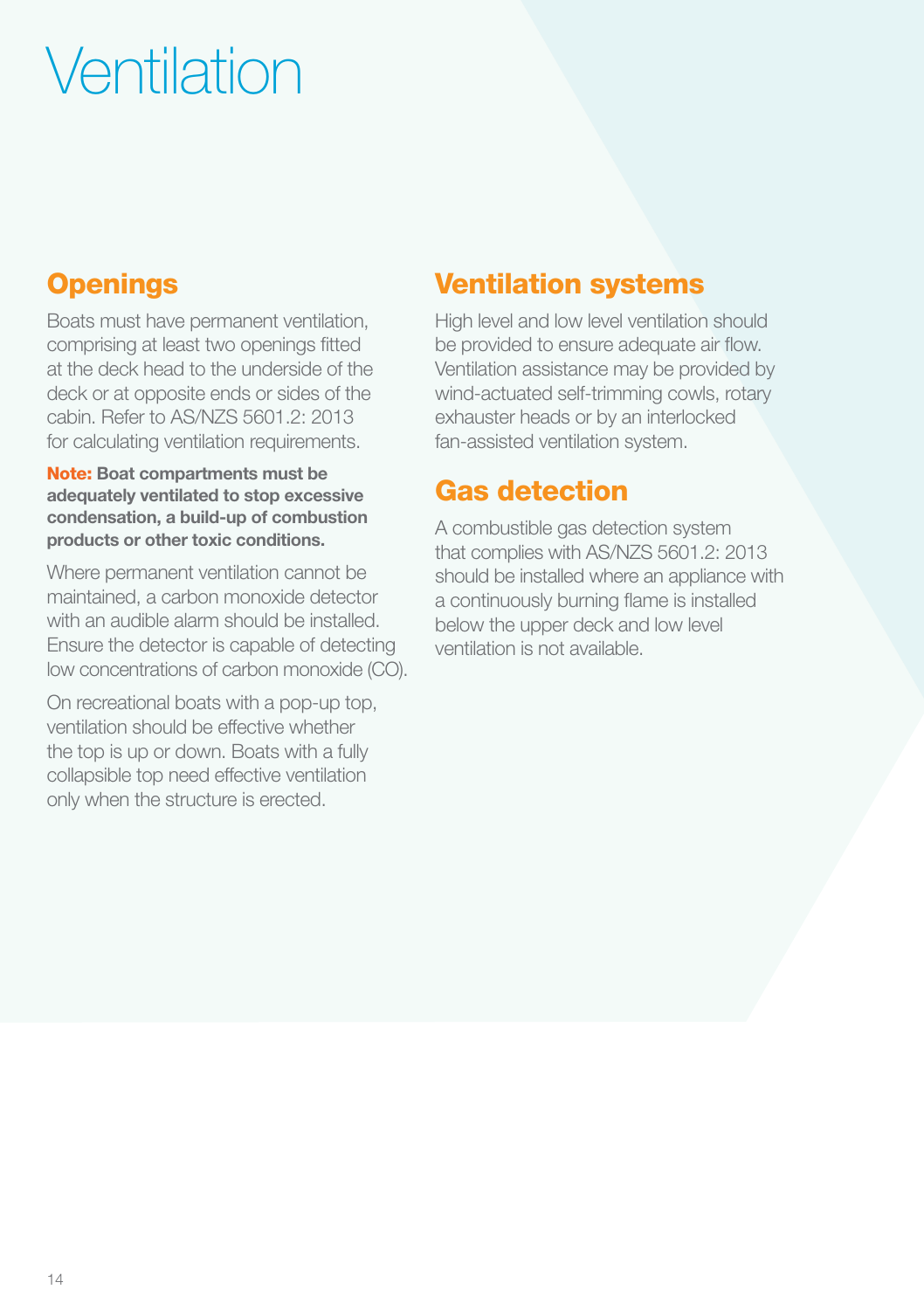# **Flueing**

Flues should be constructed to withstand the effects of the environment. This includes fitting flues with cowls to prevent rain from entering and securing them to withstand boat movement and weather conditions.

Flue materials must comply with the requirements set out in AS/NZS 5601.2: 2013.

# Clearances

Flues passing through a wall or a roof must not allow adjacent combustible materials to be heated to temperatures exceeding 50°C above ambient. If this cannot be achieved then fire-resistant material must be fitted and secured to the flue. Where the boat structure includes combustible material, there must be a minimum clearance of 25mm between the flue and the combustible material.

The cross-sectional area of the flue shall be no less than the outlet cross-sectional area of the gas appliance. Flues should not be fitted with dampers.

# Flue terminals

### Terminal location

Install flue terminals at least 300mm away from an opening window or hatch or an opening port or a ventilator. Flue terminals must not be located within 500mm of a refuelling point or fuel tank vent outlet.





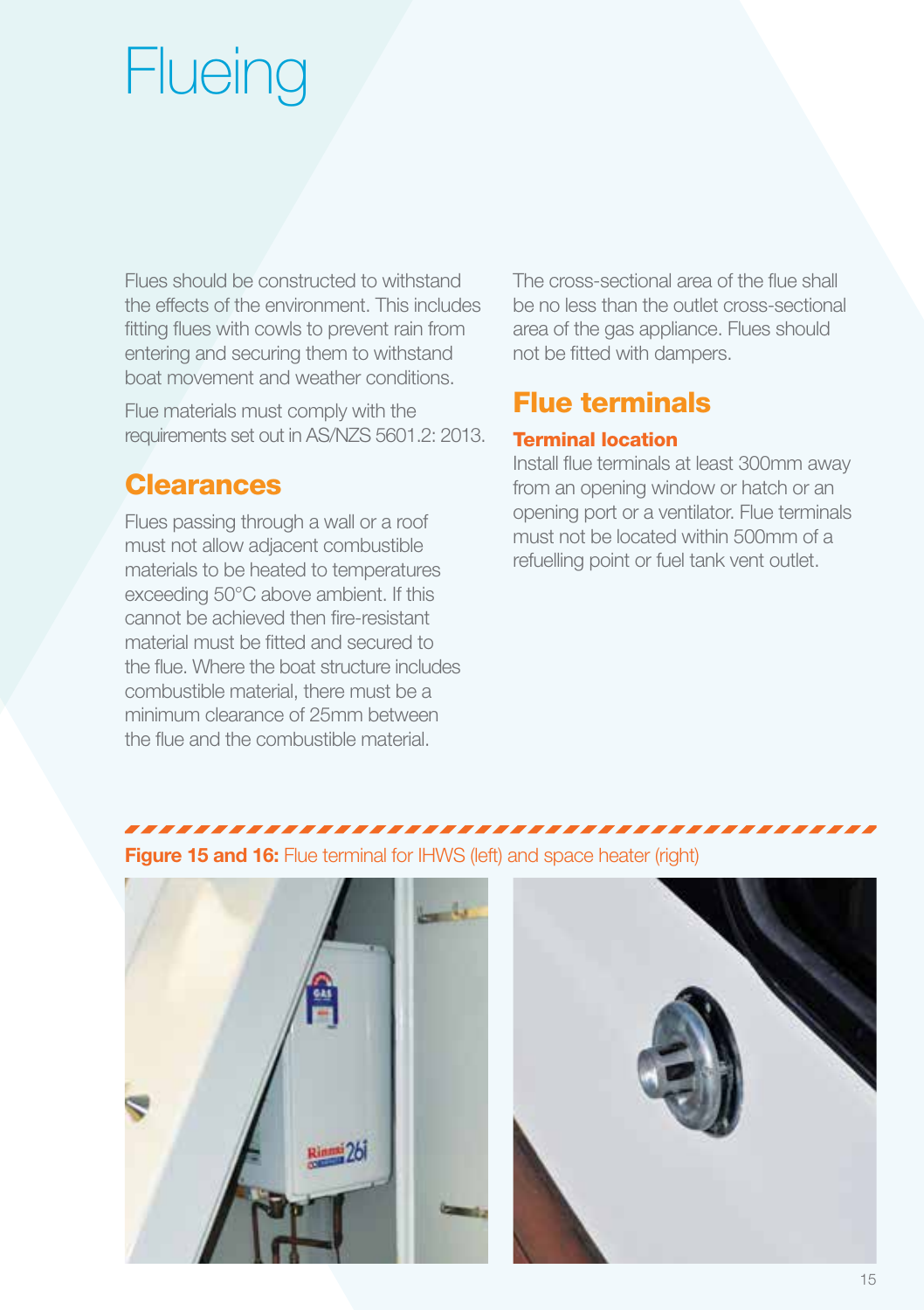#### Termination under a covered area

Where a flue terminal is installed under a covered area and combustion products may not readily disperse, the covered area should be open on at least two sides with the flue terminal positioned so that air freely flows across it.

For a fan-assisted flue appliance where only one side is open under a covered area, the flue terminal must be within 500mm of that opening and the flue must discharge in the direction of that opening. The flue terminal must be installed so that air will flow across it.

Note: There must be no openings into the boat along the wall within that distance and the terminal shall be located to ensure a free flow of air across it is achieved.

## Proprietary flueing systems

Proprietary flueing systems must be suitable for the application and installed according to the manufacturer's instructions.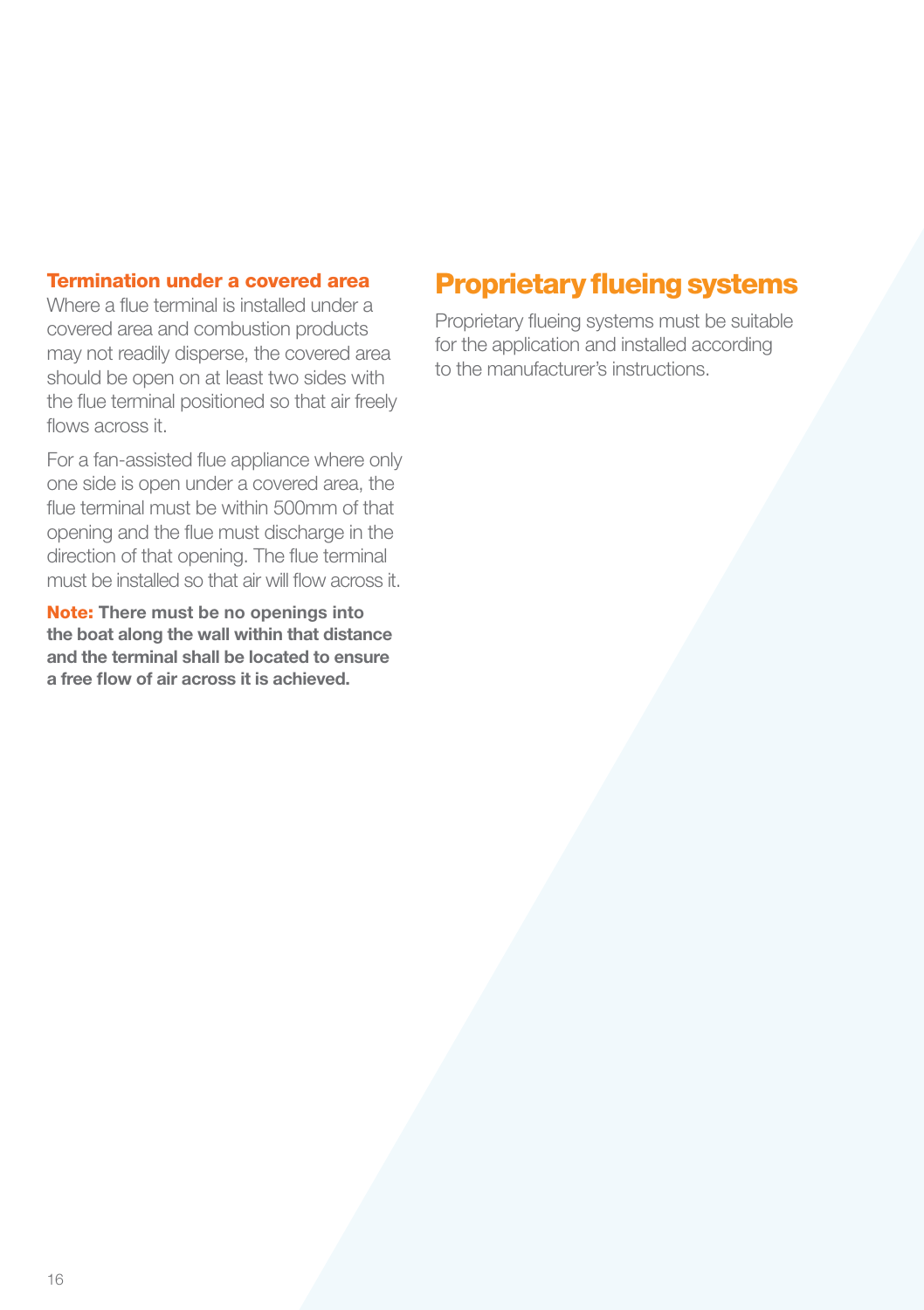# Testing and commissioning

# Gas tightness

A gas tightness test should be carried out on all new installations and modifications to existing installations. Ensure any pressure drop or leakage rate does not exceed a limit specified by the technical regulator.

# **Commissioning** of appliance

Check the appliance is in safe working order by:

- testing and purging the appliance and the installation
- igniting each burner and making adjustments where necessary
- testing the flue's performance
- testing all safety devices
- instructing the consumer on the safe operation of the appliance
- providing the consumer with operating instructions.

When commissioning a gas appliance take into account the appliance's features and safety requirements and the manufacturer's instructions.

Also check that LP Gas locker or cylinder compartment labels are displayed in prominent positions and cylinders and cylinder restraints are in good order.